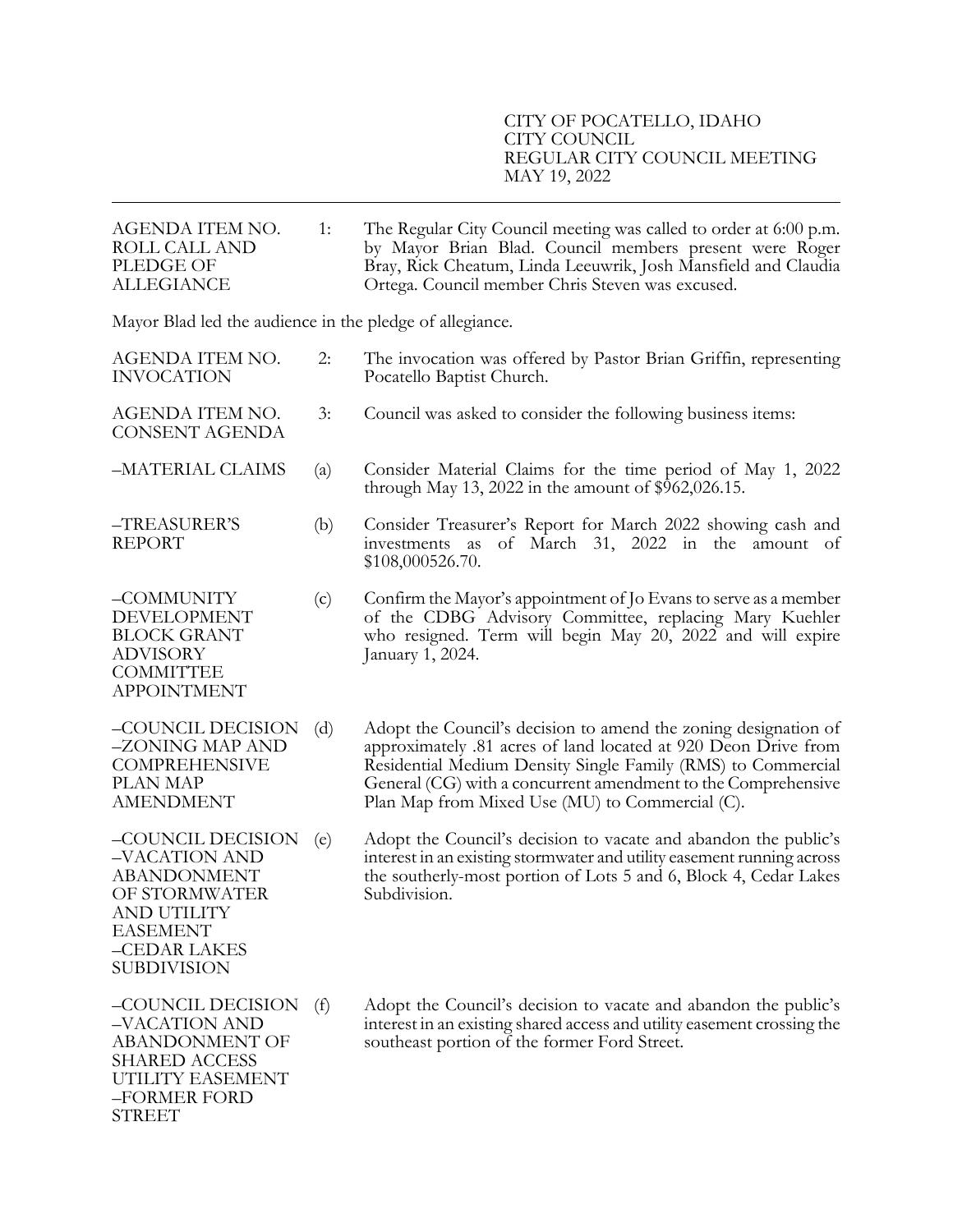| -COUNCIL DECISION<br>(g)<br>-OLYMPUS PARK<br><b>SUBDIVISION</b><br><b>SHORT PLAT</b><br><b>APPROVAL</b> | Adopt the Council's decision approving the short plat for Olympus<br>Park Subdivision, which subdivides approximately 1.43 acres of land<br>located at the northeast corner of Olympus Drive and Pocatello<br>Creek Road into two (2) lots, subject to conditions.                                                                                                                                                            |
|---------------------------------------------------------------------------------------------------------|-------------------------------------------------------------------------------------------------------------------------------------------------------------------------------------------------------------------------------------------------------------------------------------------------------------------------------------------------------------------------------------------------------------------------------|
| -COUNCIL DECISION<br>(h)<br>-FIELDSTONE<br><b>HEIGHTS DIVISION 2</b><br>FINAL PLAT APPROVAL             | Adopt the Council's decision the final plat for Fieldstone Heights<br>Division 2, which subdivides approximately 107 acres of land into 30<br>residential lots, three (3) open space and one (1) stormwater retention<br>lot. This property is zoned Residential Estate (RE) and will be<br>accessed from Shale Drive, with a new road to be called Fieldstone<br>Drive extending to the west and north into the subdivision. |
| -COUNCIL DECISION<br>$\left( 1 \right)$<br>-GATEWAY NORTH<br><b>FINAL PLAT</b>                          | Adopt the Council's decision approving the final plat for Gateway<br>North, which subdivides approximately 2.807 acres of land into 27<br>lots, one of which is to be utilized for stormwater retention. This<br>property is located within a Residential Medium Density Single-<br>Family (RMS) zoning district and will be accessed by a new road to<br>be called Sunset Way.                                               |

A motion was made by Mrs. Ortega, seconded by Mr. Bray, to approve Consent Agenda with the exception of items 3(a) through 3 (b). Upon roll call, those voting in favor were Ortega and Bray. Voting in opposition was Cheatum, Leeuwrik and Mansfield. The motion failed.

A motion was made by Mrs. Ortega, seconded by Mr. Bray, to approve Consent Agenda items 3(c) through 3(i). Upon roll call, those voting in favor were Ortega, Bray, Cheatum, Leeuwrik, and Mansfield.

Mr. Bray stated that he does not feel there is enough information and detail to approve the Materials Claims and Treasurer's Report.

In response to a question from Council, Justin Armstrong, Water Superintendent, stated that that the five (5) million gallon tank and transmission line project will replace outdated waterline originally placed in 1934.

In response to a question from Council, Jeff Mansfield, Public Works Director, clarified that the dewatering project is at the WPC facility.

A motion was made by Mr. Mansfield, seconded by Ms. Leeuwrik, to approve Consent Agenda 3(a) and 3(b). Upon roll call, those voting in favor were Mansfield, Leeuwrik and Cheatum. Bray and Ortega abstained from voting. The motion passed.

In response to question from Council, Jared Johnson, City Attorney, stated that three (3) votes in favor of the motion constitutes a majority of the quorum present.

| AGENDA ITEM NO.        | 4: | Mayor Blad reminded the Council members of the Budget                      |
|------------------------|----|----------------------------------------------------------------------------|
| <b>CALENDAR REVIEW</b> |    | Meeting to be held on May $26th$ at 9:00 a.m. and the following            |
|                        |    | meetings on June 2 <sup>nd</sup> : Clarification Meeting at 5:30 p.m.; and |
|                        |    | Regular Council meeting at 6:00 p.m.                                       |

Mrs. Ortega left meeting at 6:18 p.m.

Ross Park Aquatic Center opens on Saturday, May 28<sup>th</sup> (weather permitting). City Offices will be closed